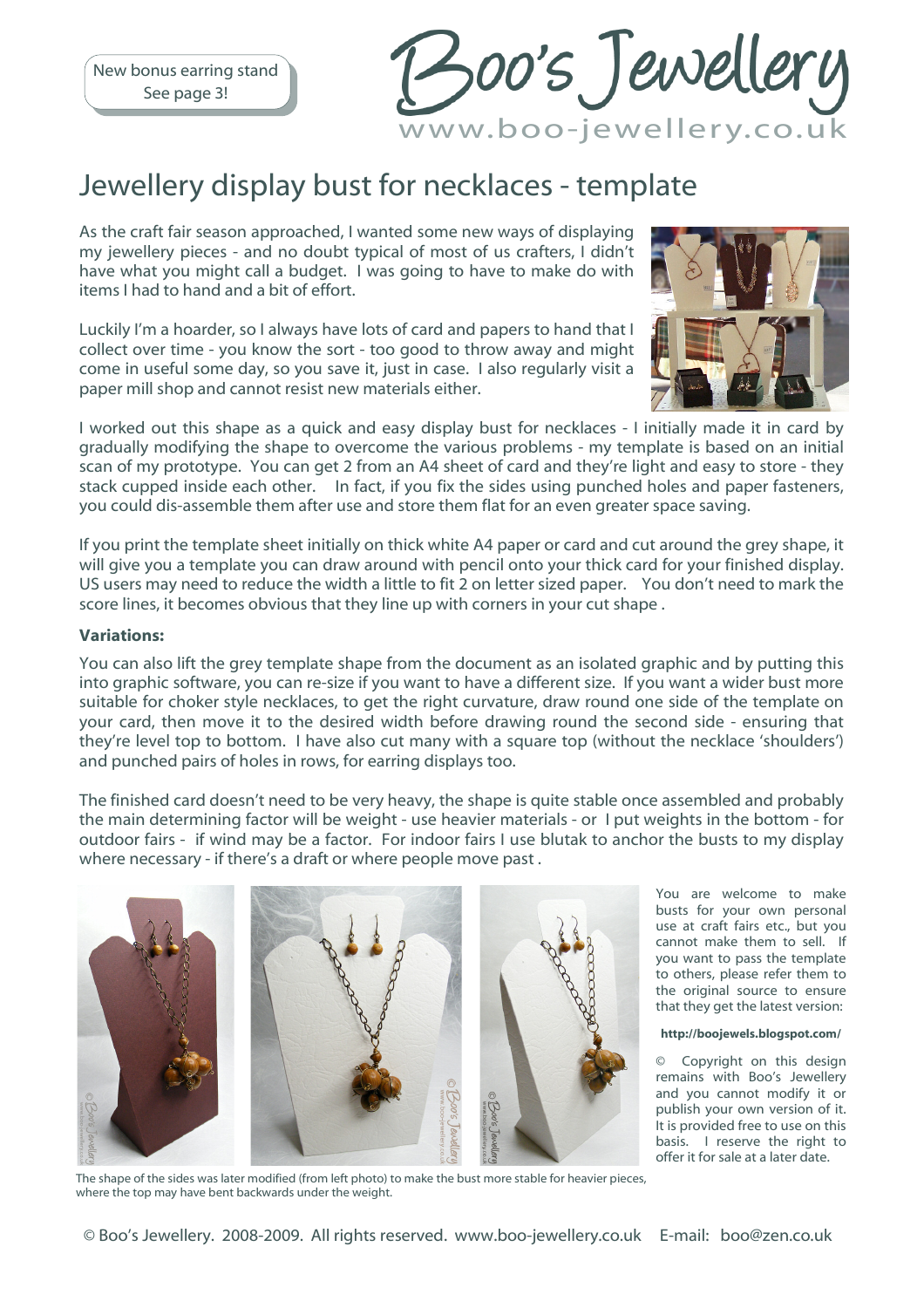## Necklace display bust template

Boo's Jewellery

Print this page onto heavy white A4 paper or light card and cut around the grey shape, this will give you a template you can place onto your chosen finished bust card and draw around with a pencil. The card you use for your finished display busts does not need to be that heavy, the shape is pretty stable as it is.

You can get two, side by side, from an A4 piece of card. The grey shape, when printed, should measure 210mm tall, which will give rise to a finished form which stands 155 mm (6") high. US users may need to modify the size slightly when printing, to get 2 from letter sized paper.